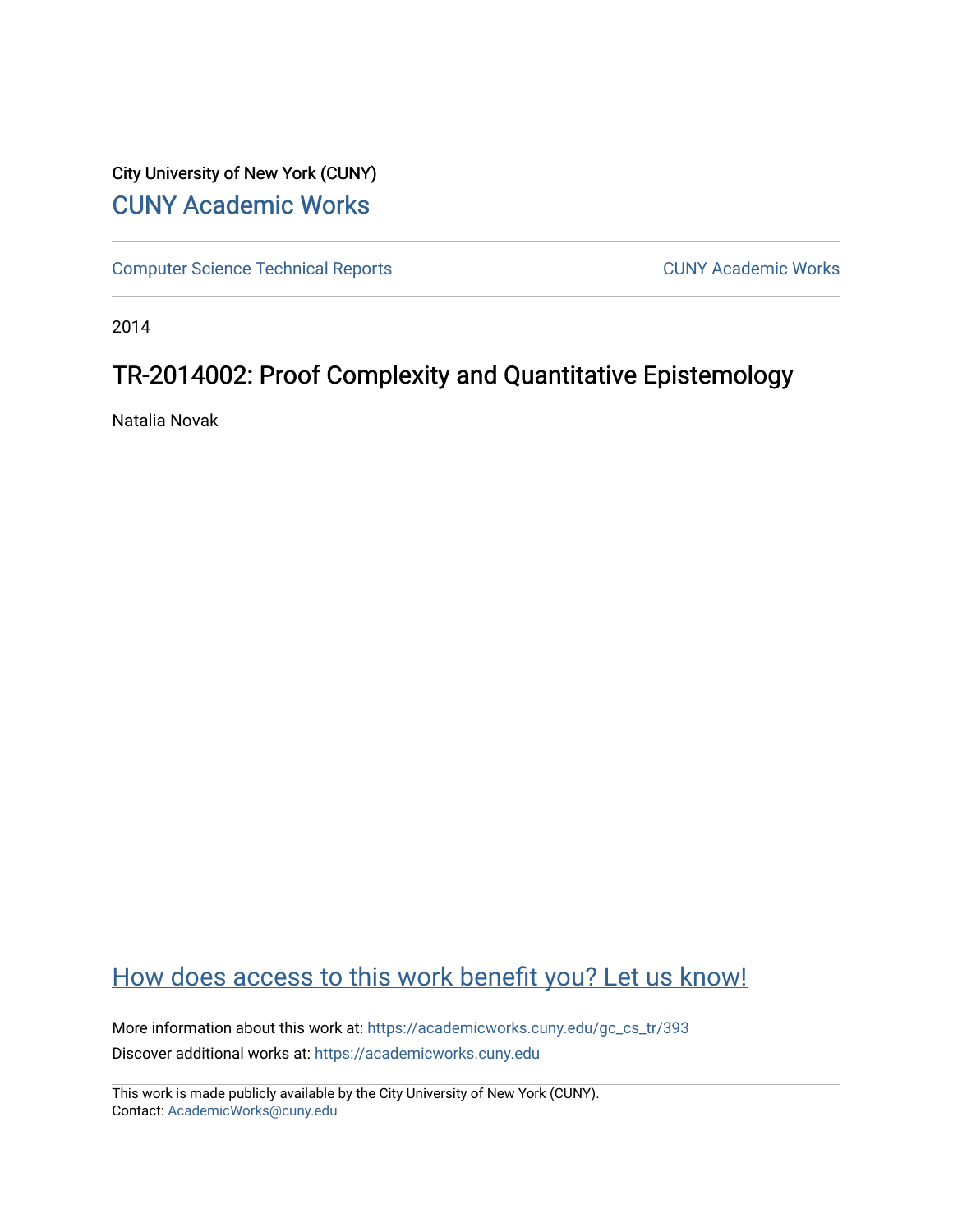# Proof Complexity and Quantitative Epistemology

Natalia Novak

Department of Mathematics and Computer Science Bronx Community College, City University of New York Bronx, NY 10043 natalia.novak@bcc.cuny.edu

January 9, 2014

#### Abstract

There is a famous epistemic Surprise Examination Paradox (SEP) which was studied for at least half a century. We look at its formalization in [MetaPRL](http://metaprl.org/) logical framework in order to see how the change in its dimensions affects the automatic proof search.

#### 1 Introduction

There is a famous epistemic Surprise Examination Paradox (SEP): A professor tells students in his class that there will be a surprise in-class exam during the next week. There are 5 weekdays and class meets every day. Can the professor give an exam? We assume that professor and students are truthful and smart. By the usual backward induction argument, students figure that the exam cannot be given at all. Indeed, the exam cannot be given at the last day, since it would not be a surprise. Therefore, the exam cannot be given the day before, etc. The paradox occurs when the professor gives an exam on day two, and it is a complete surprise for the students!

In the beginning of this article we present our own take on resolving the paradox. We do not know if our suggestion was already considered by anybody, e.g. [\[Chow, 1998\]](#page-5-0) has 12 pages of references on the subject, and it was not our goal to become experts in this area. Further on, we provide the promised formalization of the paradox in [MetaPRL](http://metaprl.org/). In this formalization we take a conservative approach and simply prove that full set of assumptions is contradictory or that the exam cannot happen on the last day of the week.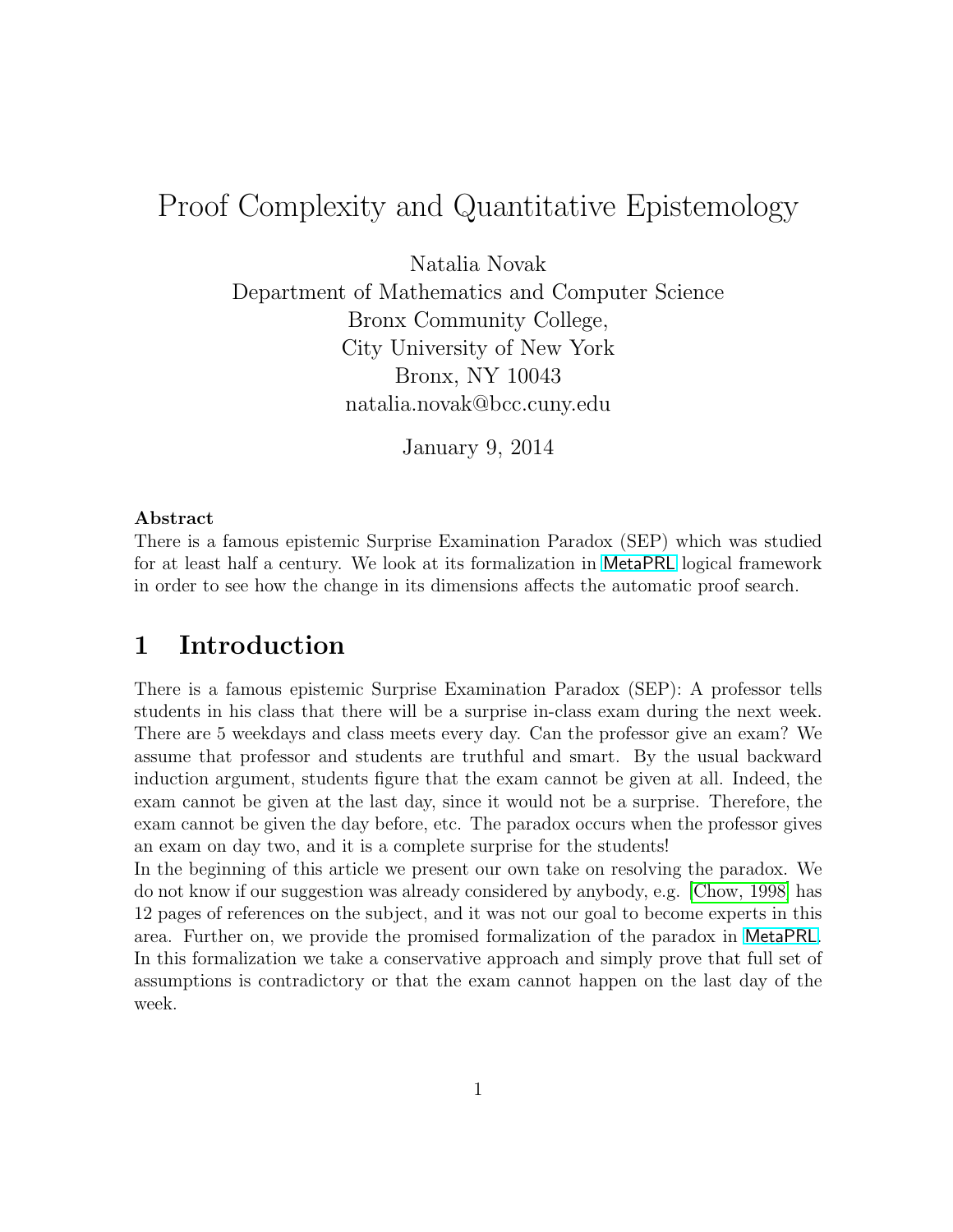#### 2 Our take on resolving the paradox

Consider a very trustful student who despite his or her intelligence is very confused on the last day, if the test did not happen yet. He/she "knows" that professor never lies or makes mistakes, and at the same time it looks like there is no alternative option and exam has to happen on this last day. Any certain, positive or negative, answer to the question "Do you think, that the test will happen today?" will lead to a contradiction. Therefore, the natural answer is "I do not know", which implies (just as negative answer) that the student considers a possibility, that there will be no test. This implicit additional outcome resolves the paradox.

### 3 Paradox formalization in [MetaPRL](http://metaprl.org/)

We work in  $\mathsf{S4}_{n}^{\mathsf{J}}$ , its implementation and automatic prover were described in [\[Bryukhov, 2006\]](#page-5-1). We use different agent indices to represent different time, and different students, if needed. Knowledge relation between different moments of time for the same student have to be explicitly stated for individual formulae, as  $S4_n^J$  has no built-in support for time.

 $d_i$  means that the exam took place on ith day. For the case with one student,  $K_iA$ means that the student will know A just before day i. With this setup  $K_1$  has sligtly special meaning, because it describes what we know up front about this puzzle.

#### 3.1 2-day week

1. 
$$
J((d_1 \wedge \neg d_2) \vee (\neg d_1 \wedge d_2))
$$
  
\n2.  $K_1(K_2d_1 \vee K_2 \neg d_1)$   
\n3.  $K_1 \neg K_2d_2$   
\n4.  $\neg K_1d_1$ 

First assumption states that exam will happen on either of the days. Second assumption states that after first day, it will be known if the exam took place already. Third assumption is effectively our formalization of "surprise" - before second day we will not know if the exam will happen on second day. And the last assumption is also "surprise", for the first day, this time. [MetaPRL](http://metaprl.org/) finds a proof for this theorem in a few seconds.

#### 3.2 2-day week, many students

The same problem with 2 students is formulated trivially by duplicating relevant formulas and replacing modality indices: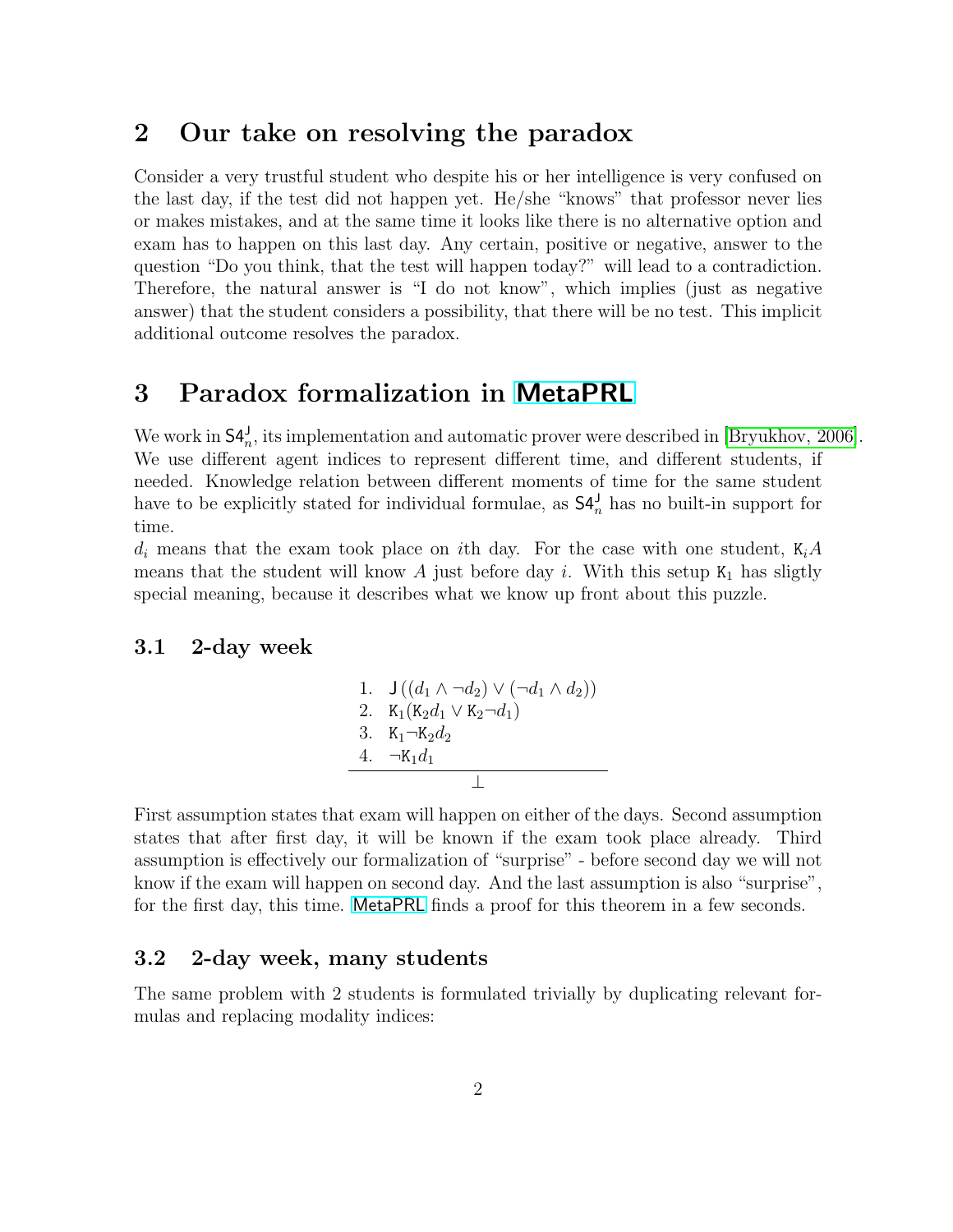1. 
$$
J((d_1 \wedge \neg d_2) \vee (\neg d_1 \wedge d_2))
$$
  
\n2.  $K_1(K_2d_1 or K_2 \neg d_1)$   
\n3.  $K_1 \neg K_2d_2$   
\n4.  $\neg K_1d_1$   
\n5.  $K_2(K_3d_1 or K_3 \neg d_1)$   
\n6.  $K_2 \neg K_3d_2$   
\n7.  $\neg K_3d_1$ 

Extending this theorem for 40 students has some, but little effect on proof search timing, still keeping it under one second; it seems to be linear or polynomial of low degree. This is expected, as conclusion of the theorem is independent from the number of students, and first 4 assumptions are sufficient anyway.

#### 3.3 3-day week

1.  $J((d_1 \wedge \neg d_2 \wedge \neg d_3) \vee (\neg d_1 \wedge d_2 \wedge \neg d_3) \vee (\neg d_1 \wedge \neg d_2 \wedge d_3))$ 2.  $J(K_2d_1 \vee K_2 \neg d_1)$ 3.  $J(K_3d_1 \vee K_3 \neg d_1)$ 4.  $J(K_3d_2 \vee K_3 \neg d_2)$ 5.  $K_1 \neg K_2 d_2$ 6.  $K_1 \neg K_3 d_3$ 7.  $K_2 \neg K_3 d_3$ 8.  $\neg K_1 d_1$ 

 $\neg d_3$ 

First assumption states that exam will happen on either of the days. 2nd, 3rd and 4th assumptions say that we know results of previous days. 5th to 8th assumptions are "surprise" conditions.

Note that this theorem only states the impossibility of the exam on the last day of the week and does not involve backward induction. So this is a simplified version, basically first step in establishing the paradox.

If we unfold all disjunctions, [MetaPRL](http://metaprl.org/) has no problems completing the proof. But it could not find the proof in fully automatic mode in an hour. In this sense, this theorem is harder than Muddy Children puzzle for 4 children, which can be solved in 150-250sec. The reason why fully automatic mode fails is because all J-boxed assumptions have to be used twice in the reasoning and the way prover works is that it first exhaust all proof matrices with modalities used at most once, then expands the search space by allowing each modality to have two prefix interpretations; the resulting search space is big and solution does not show up quickly. Muddy children puzzle also needs this search space expansion, but we get more luck there, it is not clear why exactly.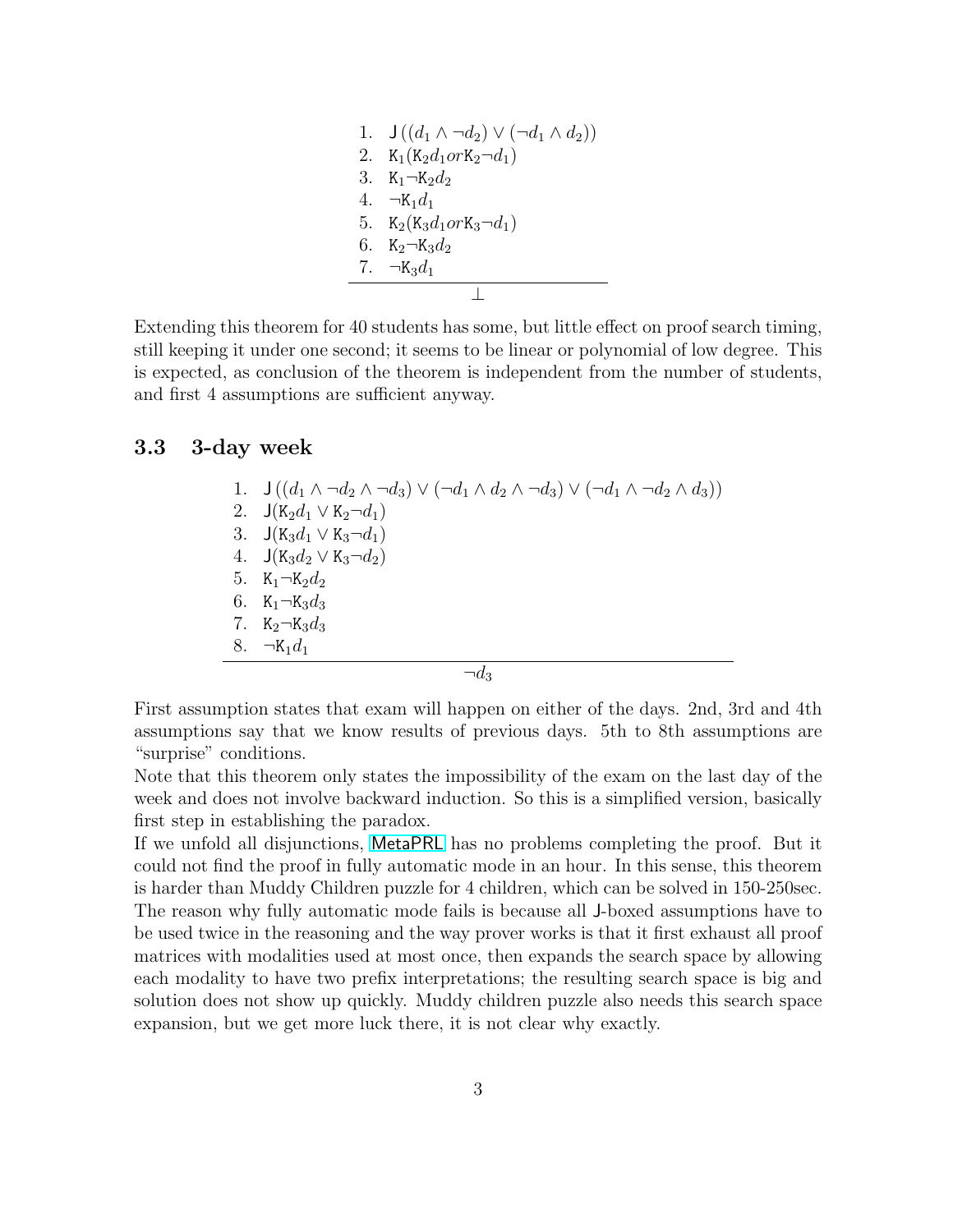Muddy Children puzzle for 4 children can be sped up by an order of magnitude by manually duplicating assumptions that will be used twice in the reasoning and avoiding automatic expansion of all modalities. We tried to apply the same technique to our problem at hand but it produced too big of a search space, and the search simply did not finish within a reasonable time.

Originally, we wanted to see how  $S4_n^{\text{J}}$ -to- $S4_n$ LP realization procedure [\[Novak, 2009\]](#page-6-0) performs on proofs of Surprise Exam paradox for different number of days, but the current implementation of the realization procedure supports only proofs generated fully automatically. Extention of the current implementation of this procedure to manually constructed proofs is not exactly trivial.  $\mathsf{S4}_{n}^{\mathsf{J}}$  prover and  $\mathsf{S4}_{n}\mathsf{LP}$  realizer communicate via a custom proof format, independent of [MetaPRL](http://metaprl.org/) proof format, hence convenient support for manually provided proofs will amount to implementing a small proof assistant just for  $\mathsf{S4}_{n}^{\mathsf{J}}$ , which falls outside of the scope of this effort.

### 4 Conclusion

Initially, our intention was to apply the  $\mathsf{S4}_n\mathsf{LP}$  realization procedure to proofs of SEP with different number of days and different number of students, to estimate the empirical complexity of our implementation of the procedure.

It turned out, that it is possible to get an automatically generated proof of SEP for 2-day week, for one student and for many students cases. Changing the number of students does not affect the proof search time too much. Application of the realization algorithm took a few seconds, and proof term size does not change with the number of students. 3-day week with one student case changes the situation dramatically. Even after an hour the prover could not find a proof, and a few technical tricks did not help. At the same time, it did not take much time to find the proof interactively, by eliminating all boxed disjunctions and applying automatic prover to resulting subgoals. This does not allow us to compare the conversion time and the proof-terms length, since the current implementation of the relization procedure supports only automatically generated proofs.

## 5 Future Work

Considering the complications that were met in this project, it will be very instumental to modify or extend the current implementation of  $S4<sub>n</sub>LP$  realizer to accept manually generated proofs, which will allow to do the comparisons we are eager to get.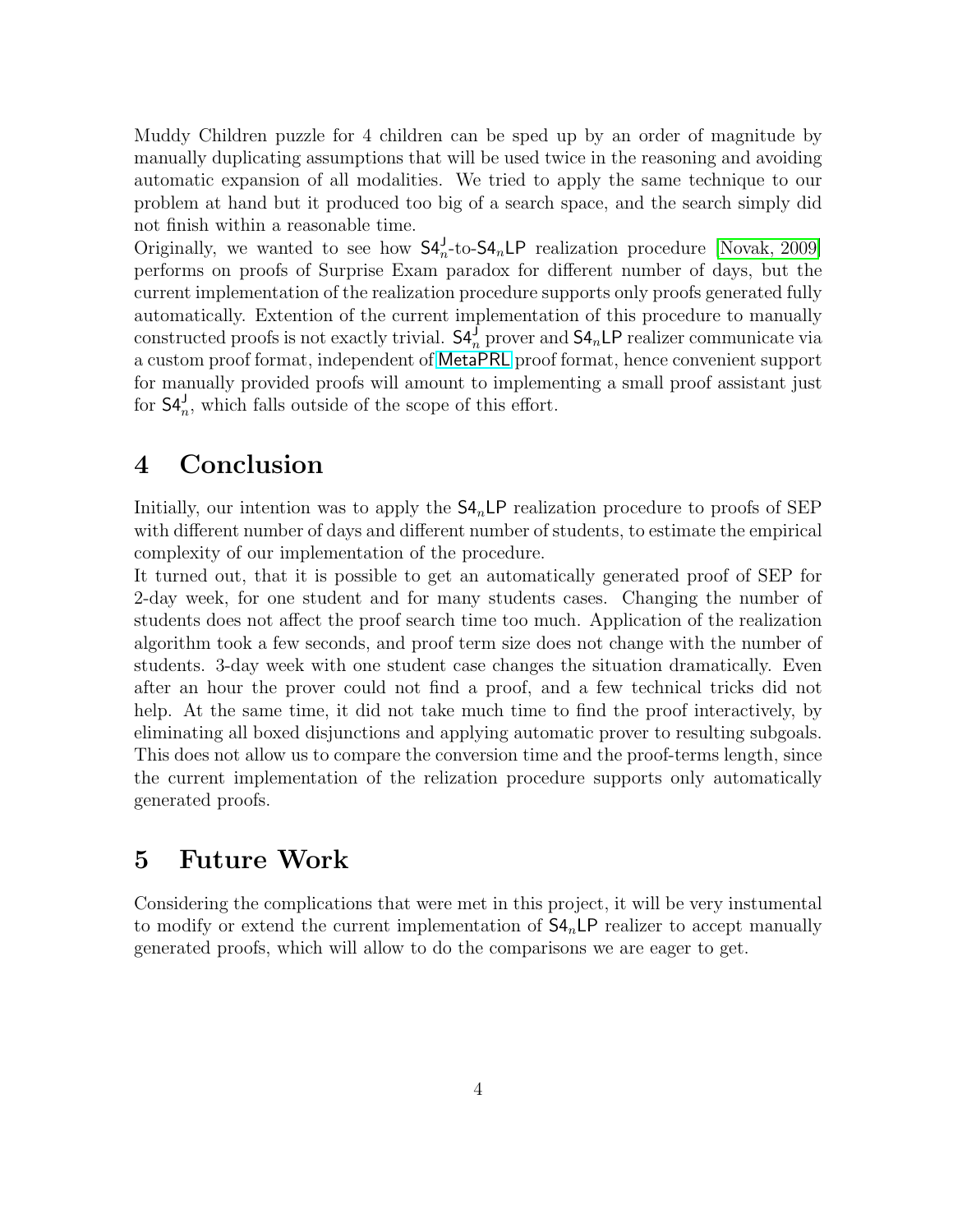### References

- [Artemov and Kuznets, 2006] Sergei Artemov and Roman Kuznets. Logical omniscience via proof complexity. Technical Report TR-2006005, Graduate Center, CUNY, 2006.
- [Artemov and Nogina, 2005] Sergei Artemov and Elena Nogina. Introducing justification into epistemic logic. J. Log. and Comput., 15(6):1059–1073, 2005.
- [Artemov, 1995] Sergei Artemov. Operational modal logic. Technical Report MSI 95- 29, Cornell University, 1995.
- [Artemov, 2001] Sergei Artemov. Explicit provability and constructive semantics. The Bulletin for Symbolic Logic, 6(1):1–36, 2001.
- [Artemov, 2004] Sergei Artemov. Evidence-based common knowledge. Technical Report TR-2004018, CUNY Ph.D. Program in Computer Science Technical Reports, November 2004.
- [Artemov, 2006] Sergei Artemov. Justified common knowledge. Theoretical Computer Science,  $357(1):4-22$ ,  $2006$ .
- [Artemov, 2008] Sergei Artemov. Symmetric logic of proofs. 4800:58–71, 2008.
- [Brezhnev and Kuznets, 2006] Vladimir Brezhnev and Roman Kuznets. Making knowledge explicit: how hard it is. Theoretical Computer Science, 357(1):23–34, 2006.
- <span id="page-5-1"></span>[Bryukhov, 2006] Yegor Bryukhov. Integration of Decision Procedures into High-Order Interactive Provers. PhD thesis, The Graduate School and University Center, CUNY, 2006.
- <span id="page-5-0"></span>[Chow, 1998] Timothy Y. Chow. The surprise examination or unexpected hanging paradox. The American Mathematical Monthly, 105:41–51, 1998.
- [Fagin et al., 1995] Ronald Fagin, Joseph Y. Halpern, Yoram Moses, and Moshe Y. Vardi. Reasoning About Knowledge. Massachusetts Institute of Technology, 1995.
- [Fitting, 2005] Melvin Fitting. The logic of proofs, semantically. Annals of Pure and Applied Logic, 132(1):1–25, 2005.
- [Hintikka, 1975] Jaakko Hintikka. Impossible possible worlds vindicated. Journal of Philosophical Logic, 4(3):475–484, 1975.
- [Kuznets, 2008] Roman Kuznets. Complexity Issues in Justificaion Logic. PhD thesis, The Graduate School and University Center, CUNY, 2008.